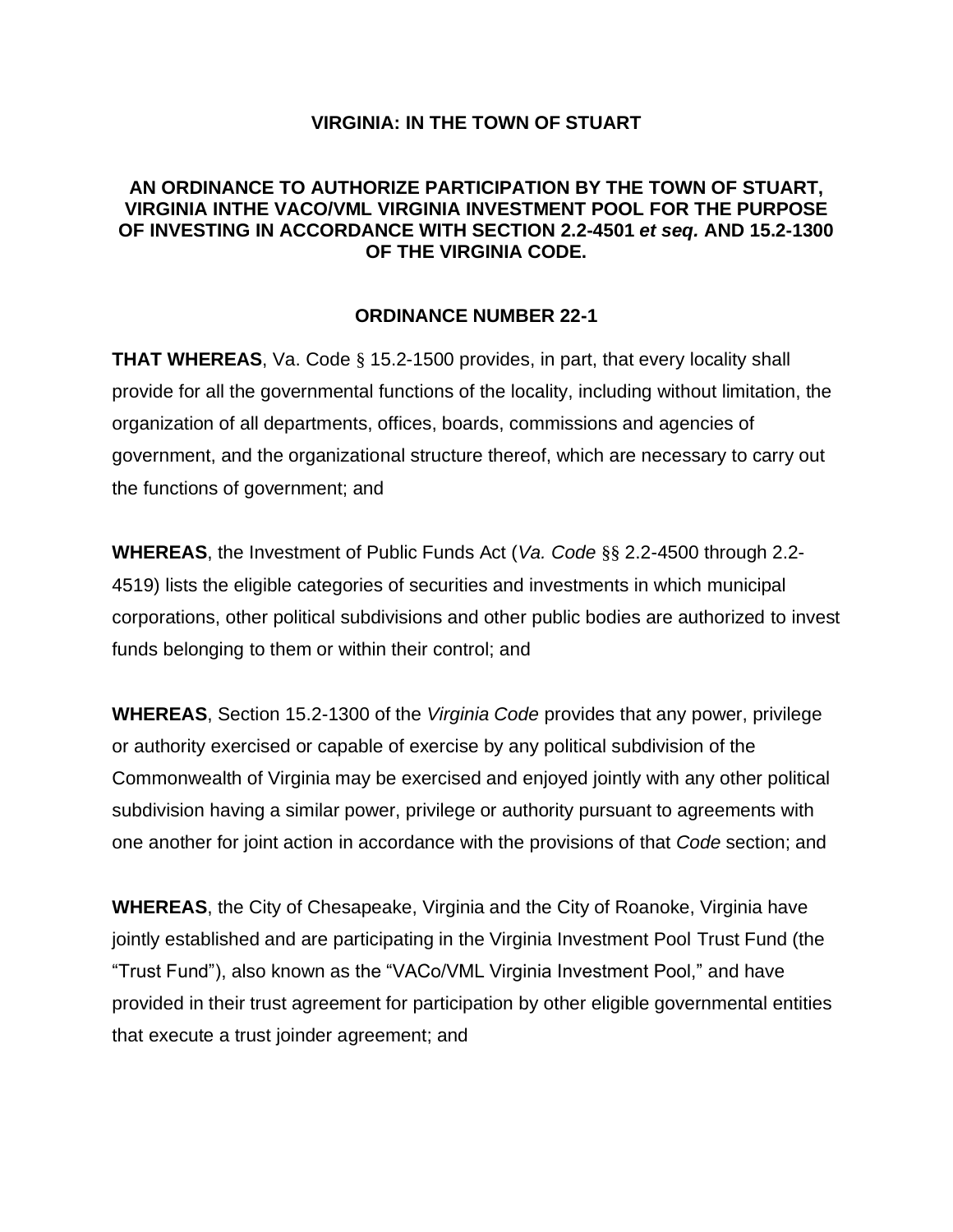**WHEREAS**, it appearing to the Council of the Town of Stuart, Virginia that it is in the best interests of the Town of Stuart, Virginia to become a Participating Political Subdivision in the Trust Fund; and

**WHEREAS**, the Chief Investment Officer of the Town of Stuart, Virginia, has the authority and responsibility under Virginia law to determine the manner in which public funds other than sinking funds under his/her control will be invested;

# **NOW, THEREFORE THE COUCIL OF THE TOWN OF STUART, VIRGINIA HEREBY ORDAINS:**

§ 1 That, pursuant to Sections 2.2-4501 *et seq.* and 15.2-1300 of the *Virginia Code*, the Council of the Town of Stuart, Virginia hereby establishes a trust for the purpose of investing funds, other than sinking funds, determined to derive the most benefit from this investment strategy, in investments authorized under the Investment of Public Funds Act, jointly with other participating political subdivisions and public bodies in the Trust Fund. A copy of the Virginia Investment Pool Trust Fund Agreement (the "Trust Fund Agreement") is attached and incorporated in this ordinance as Exhibit A.

§ 2 That the Town of Stuart, Virginia agrees to become a "Participating Political Subdivision" in the Trust Fund, as further defined in the Agreement.

§ 3 That the Council of the Town of Stuart, Virginia does hereby designate the Chief Investment Officer of the Town of Stuart, Virginia to serve as the trustee of the Town of Stuart, Virginia with respect to the Trust Fund, and to determine what funds under his/her control shall be invested in the Trust Fund.

§ 4 That the Council of the Town of Stuart, Virginia hereby authorizes the Chief Investment Officer to execute and deliver the Trust Joinder Agreement for Participating